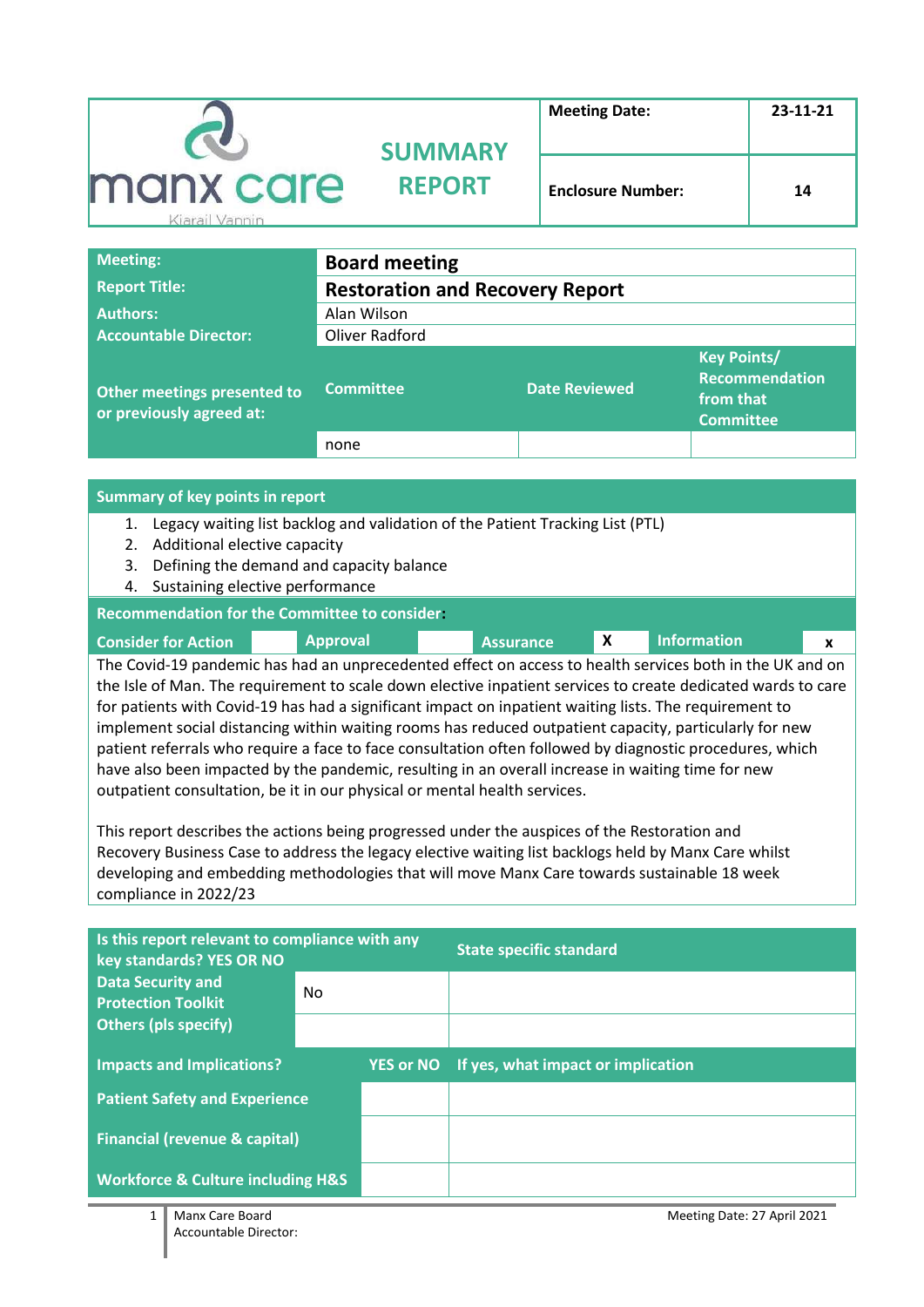| <b>Equality, Diversity &amp; Inclusion</b> |  |
|--------------------------------------------|--|
| <b>Legal</b>                               |  |
|                                            |  |

# **Title Name of Report**

# **Restoration and Recovery Report**

#### **Section 1: Analysis and supporting detail**

#### **Background**

The Covid-19 pandemic has had an unprecedented effect on access to health services both in the UK and on the Isle of Man. The requirement to scale down elective inpatient services to create dedicated wards to care for patients with Covid-19 has had a significant impact on inpatient waiting lists. The requirement to implement social distancing within waiting rooms has reduced outpatient capacity, particularly for new patient referrals who require a face to face consultation often followed by diagnostic procedures, which have also been impacted by the pandemic, resulting in an overall increase in waiting time for new outpatient consultation, be it in our physical or mental health services.

The emerging recovery and restoration work streams are;

- 1. Legacy waiting list backlog and validation of the Patient Tracking List (PTL)
- 2. Additional elective capacity
- 3. Defining the demand and capacity balance
- 4. Sustaining elective performance

#### **Supporting detail**

1. Legacy waiting list backlog and validation of the Patient Tracking List (PTL)

The trust currently has a non -cancer Patient Tracking List of 46000 live referrals. This value needs to be validated and we have begun discussion with Medefer Ltd to understand how we can undertake the safe administrative and as necessary clinical validation of the non-cancer PTL.

1. Legacy waiting list backlog and validation of the Patient Tracking List (PTL) 18/10 Update

Manx Care Interim Head of Information and Business Intelligence has provided to our Patient Information Centre Manager a report of all the duplicate patient entries and duplicate elective pathways to validate. This process should be completed by the end of October.

1. Legacy waiting list backlog and validation of the Patient Tracking List (PTL) 15/11 Update

All duplicate pathways have been validated and a review of all patients with 3 follow- up appointments has commenced. Medefer will be engaged in December 21 at which the preassessment validation of our out-patient pathways will commence.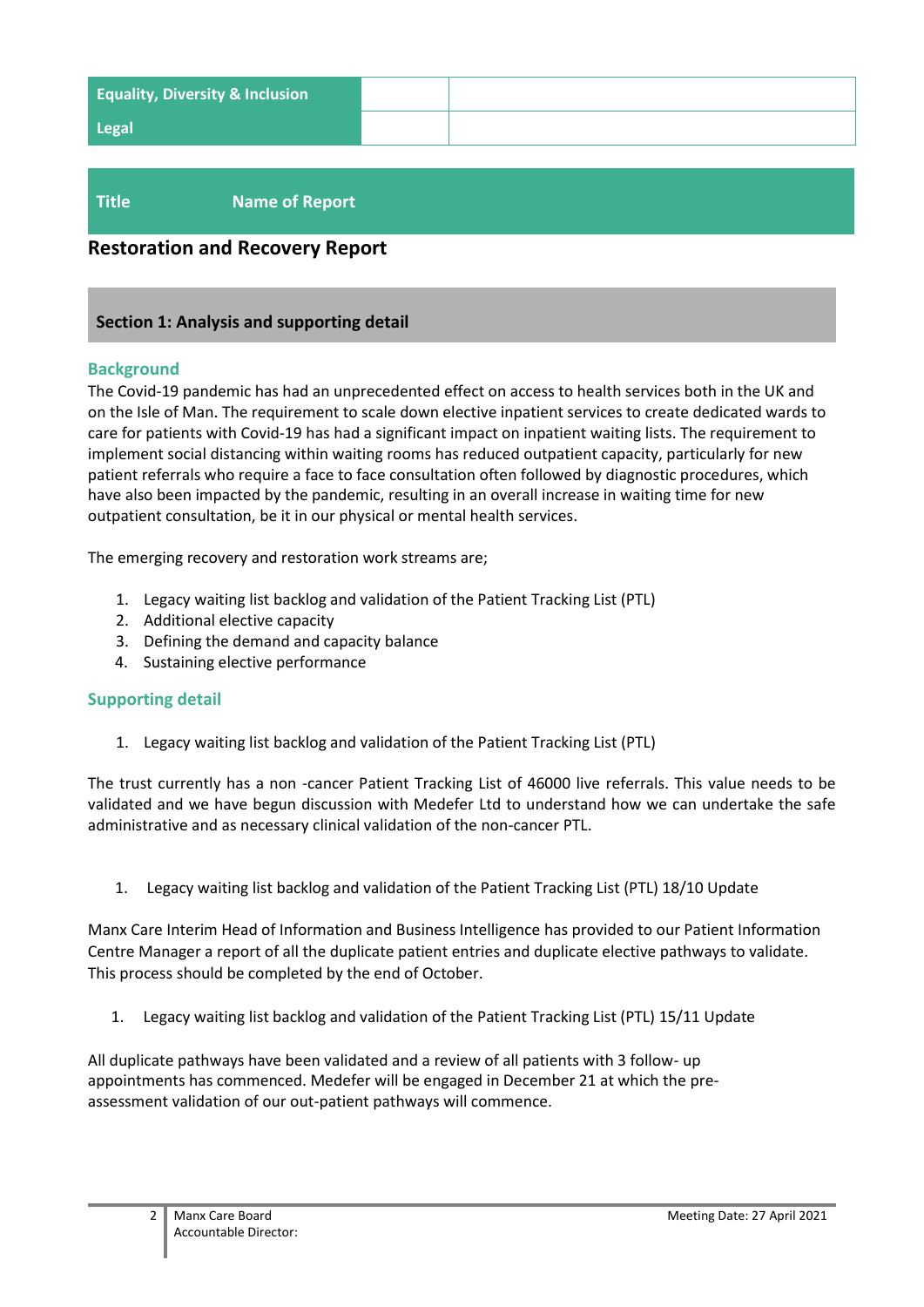2. Additional, Elective Capacity

In order to address two areas of concern within the elective procedure backlog Manx Care have approached 18weeek Ltd

Manx Care are engaging with 18weeks Ltd to deliver 560 Colonoscopies, Flexible Sigmoidoscopies and OGDs between October 2021 and  $31<sup>st</sup>$  March 2022. The aforementioned activity will be undertaken in weekend sessions at a rate of circa 48 procedures per weekend.

Manx Care are engaging with 18weeks Ltd to commence the undertaking of between 600 and 1200 Cataract procedures on circa 600 patients between October 2021 and 31<sup>st</sup> March 2022. The aforementioned activity will be undertaken in weekend sessions at a rate of circa 80 procedures per weekend.

Manx Care currently have circa 5000 patient awaiting a  $1<sup>st</sup>$  outpatient appointment. To address this situation Manx Care have engaged Medefer Ltd

2. Additional elective capacity 18/10 update

Due to an uplift in the cost associated with the 18 weeks support work Manx Care have decided undertake the endoscopy work stream in-house whilst renegotiating the cataract work stream. We plan to commence Pre-Assessment Clinics on the 23<sup>rd</sup> October with endoscopy procedures beginning on the weekend of 6th November. We are continuing to negotiate best value in relation to the cataract work stream whilst exploring alternative delivery options.

The  $1<sup>st</sup>$  six week activity trajectory is described below. Six weeks has been selected as this is concurs with annual leave notice periods for Consultants and clinical rota horizons.

| R&R          |                     |                     |                |                     |             |                     |
|--------------|---------------------|---------------------|----------------|---------------------|-------------|---------------------|
|              |                     |                     |                |                     |             |                     |
| endoscopy    |                     |                     |                |                     |             |                     |
| Activity     |                     |                     |                |                     |             |                     |
| 6week        |                     |                     |                |                     |             |                     |
| forecast     |                     |                     |                |                     |             |                     |
|              | week 1              | week 2              | week3          | week 4              | week 5      | week 6              |
| Activity     |                     |                     |                |                     |             |                     |
| period       | 23-29/10            | 30/11-5/11          | $6/11 - 12/11$ | 13/11-19/11         | 20/11-26/11 | 27/11-3/12          |
|              | booking/scheduling/ | booking/scheduling/ | 4 all day      | booking/scheduling/ | 4 all day   | booking/scheduling/ |
|              | Pre procedure       | Pre procedure       | endoscopy      | Pre procedure       | endoscopy   | Pre procedure       |
|              | assessment          | assessment          | sessions       | assessment          | sessions of | assessment          |
|              |                     |                     | with 24        |                     | 24 points   |                     |
|              |                     |                     | points per     |                     | per session |                     |
| activity     |                     |                     | session        |                     |             |                     |
| overheads    |                     |                     | £16,620        |                     | £16,620     |                     |
| income (for  |                     |                     |                |                     |             |                     |
| comparative  |                     |                     |                |                     |             |                     |
| purposes     |                     |                     |                |                     |             |                     |
| only)        |                     |                     | £19,492        |                     | £19,492     |                     |
| contribution |                     |                     |                |                     |             |                     |
| (for         |                     |                     |                |                     |             |                     |
| comparative  |                     |                     |                |                     |             |                     |
| purposes     |                     |                     |                |                     |             |                     |
| only)        |                     |                     | 17.28%         |                     | 17.28%      |                     |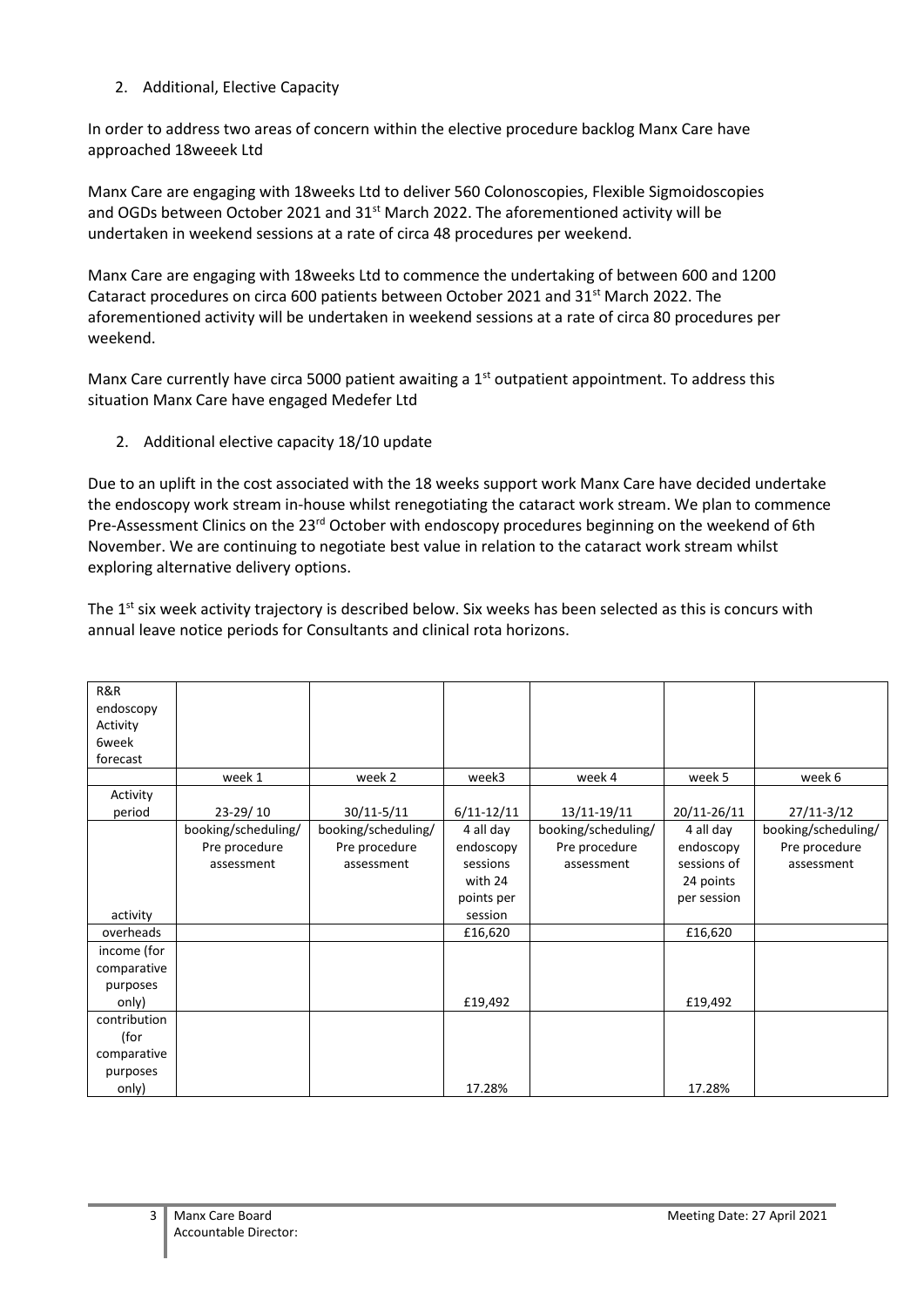The Medefer Ltd support phase 1 delivering virtual outpatients across Cardiology, Respiratory Dermatology and Pain Services is due to commence at the beginning of November.

# 2) Elective capacity 15/11 update

Endoscopy activity has commenced as planned on the  $6<sup>th</sup>$  Nov. Endoscopy activity has had to revised from 343 to 310 due to £233K being allocated to the Mental Health Patient backlog (123k from the T&O Day case activity with the remaining £110K apportioned across the other work streams)

Cataract activity has been revised from 420 to 347 due the unbundling of the cataract tariff by the proposed vendor and the requirement to allocate £233K being allocated to the Mental Health Patient backlog (123k from the T&O Day case activity budget with the remaining £110K apportioned across the other work streams) Currently the Cataract equipment has an indicative arrival date of the 4th of March with the first indicative operating session on the  $5<sup>th</sup>$  of March. Due to the lead in time required by the lease equipment provider Manx Care are exploring alternative framework options to confirm the tariff by, the proposed vendor is the market rate or to change providers should an alternative less expensive option be available.

The Medefer Ltd support phase 1 undertaking the discovery and validation phase across Cardiology, Respiratory Dermatology and Pain Services is due to commence at the beginning of December. Medefer activity has been revised from 3,628 new outpatient appointments and 2835 follow-up appointments to 3512 new appointments and 2741 follow-up appointments due to £233K being allocated to the Mental Health Patient backlog (123k from the T&O Day case activity with the remaining £110K apportioned across the other work streams)

There has been an allocation of £233k towards addressing the Mental Health patient backlog. The plan is "to provide circa 1680hrs of individual and group psychological therapy to approximately 140 service users within a period not exceeding 12 months

Please see Appendix A for further detail on the aforementioned

3. Defining Demand and Capacity Balance

As we move forward Manx Care will wish to confirm its substantive capacity in order to accurately identify all capacity gaps requiring mitigation.

3. Defining Demand and Capacity Balance 18 /10 update

Various capacity management tools have been shared with senior management and senior operational colleagues. The aforementioned will be included in the Manx Care Patient Access policy with a view to being activated post approval of the Patient Access Policy

3. Defining Demand and Capacity Balance 15 /11 update

A validation and demand capacity group has been formed to develop robust demand capacity models this group reports into the Implementation and Elective Restoration working group.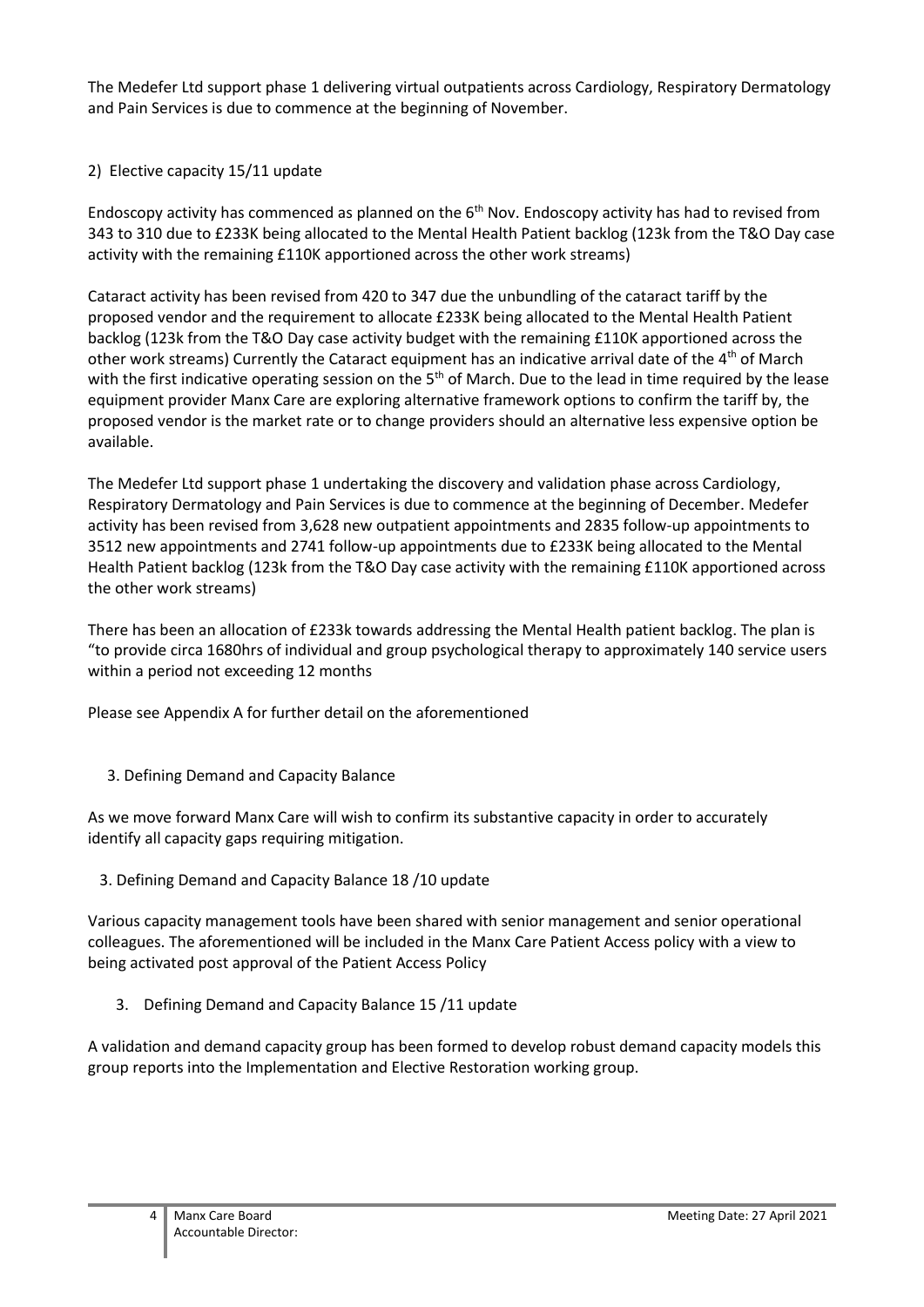# 4. Sustaining Elective Performance 18/10 update

Inaugural Manx Care Access Policy to be presented at EMC on 29th Oct. Policy will articulate the aspiration to shadow 18 week performance metrics. The Policy will be accompanied by enabling appendices on for example monitoring of elective capacity and stratification of the non-cancer Patient Tracking List as well as procedural appendices on e.g. appointment booking process and Did Not Attend (DNA) guidance.

# 4 Sustaining Elective Performance 15/11 update

Inaugural Manx Care Access Policy received at EMC on 29th Oct. Two weeks feedback period agreed with next steps to be a reviewed by the clinical guidelines committee and return to EMC and on to Board for executive sign off.

# **Section 2: Risks**

2.1 There are emerging risks around the unpredictability of the winter weather though Manx Care have shared flight business continuity options with 18 weeks and indicated that only service delivery impediments directly attributable to Manx Care will incur attendance fees from third party providers.

Manx Care have endeavoured negotiate contracts to ensure 18weeks Ltd and Medefer Ltd shares as much equity with the Manx Care restoration and recovery plan as possible. Specifically operational leads have been consulted in the agreement of the specialty level patient outcome measures.

We may not be able to secure a tenable loan option with Alcon and outsource providers may not be able to support cataract surgery off island

# **Section 3: Assurance** *(please complete as far as is possible)*

# **Benchmarking**

- 3.1 All Third parties will be working to specialty specific guidelines. For example the 18 weeks Consultants undertaking the additional Endoscopies, Flexi sigmoidoscopies and OGDs will work to Joint Advisory Group) JAG standards.
- 3.2 Specialty outcomes have been agreed and captured within the relevant contract.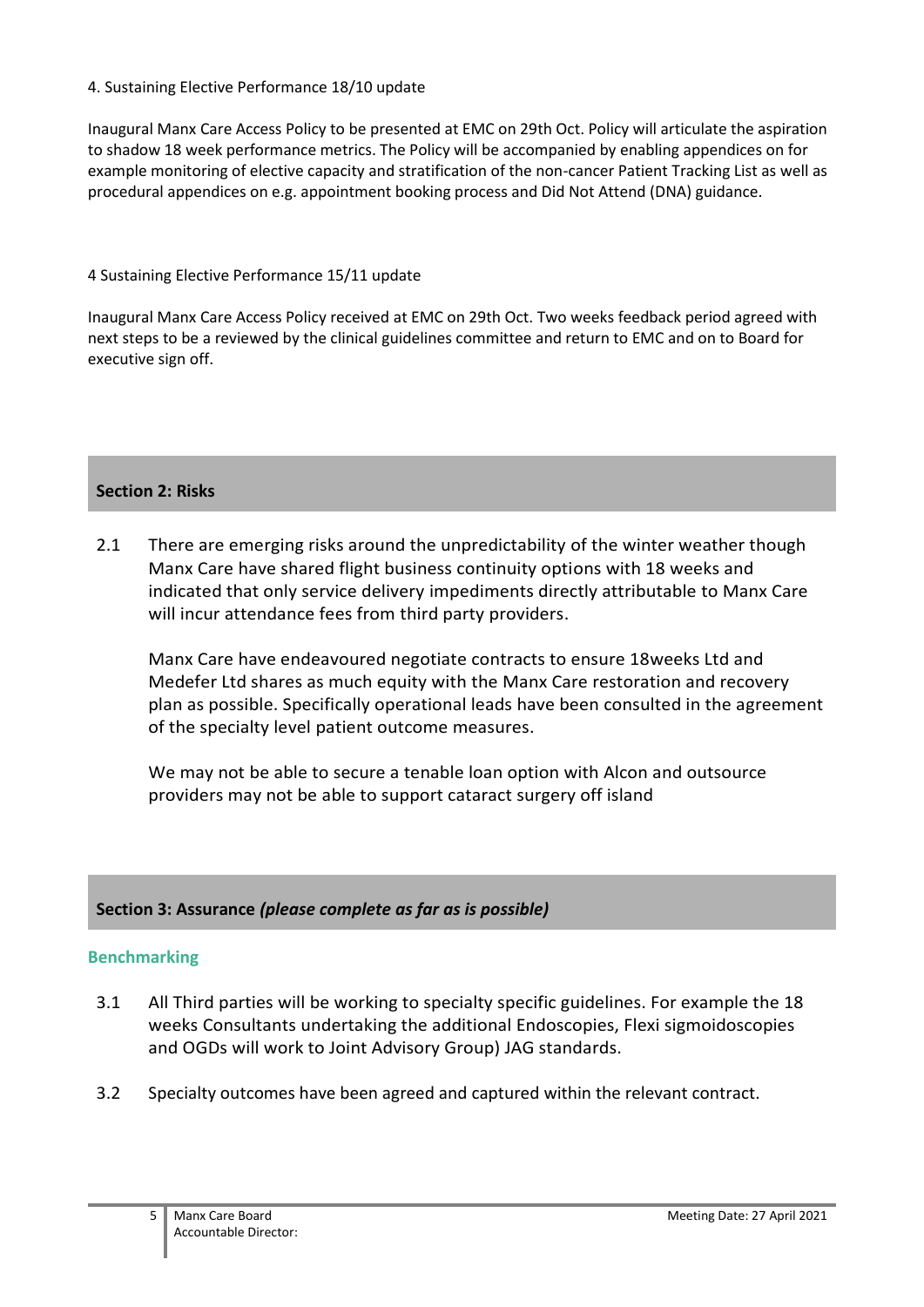# **Triangulation**

3.4 We will monitor the activity undertaken by our third party partners as detailed above this allied to the PTL house keeping will enable a clear performance trajectory to be developed.

# **Engagement**

3.5 Manx Care Head of Communication has been briefed and is developing a communications strategy to describe the additional activity plan to the Manx Care workforce and wider community.

Elective Activity Management Models have been shared with key internal stakeholders.

**Section 4: Implications** *(please complete as far as is possible)*

# **Strategic Aims**

4.1 The Restoration and Recovery work stream aims to right size the Manx Care waiting list whilst simultaneously quantifying any deficits in capacity post confirmation that substantive elective capacity is being optimised.

# **Equalities, diversity and inclusion**

4.2 No equality, diversity and inclusion impacts have been identified.

# **Culture and People**

4.3 There is a need to ensure that the transformation agenda acknowledges the nuances of the Isle of Man health economy whilst embracing any shared learning opportunities from for example third party provider work patterns.

It is envisaged that amongst other emerging factors a conflation of the redefinition of substantive capacity with the resizing of any capacity gaps will lead a sustainable waiting of less than 10 % of annual activity.

#### **Integration**

4.4 Both of the Third Party Organisations that Manx Care have engaged with to support the Restoration and Recovery Plan have allocated dedicated support and have commenced weekly project meetings

Detailed Operational/Resilience Plans describing the mobilisation of the third party activity have been drawn up and shared with all stakeholders.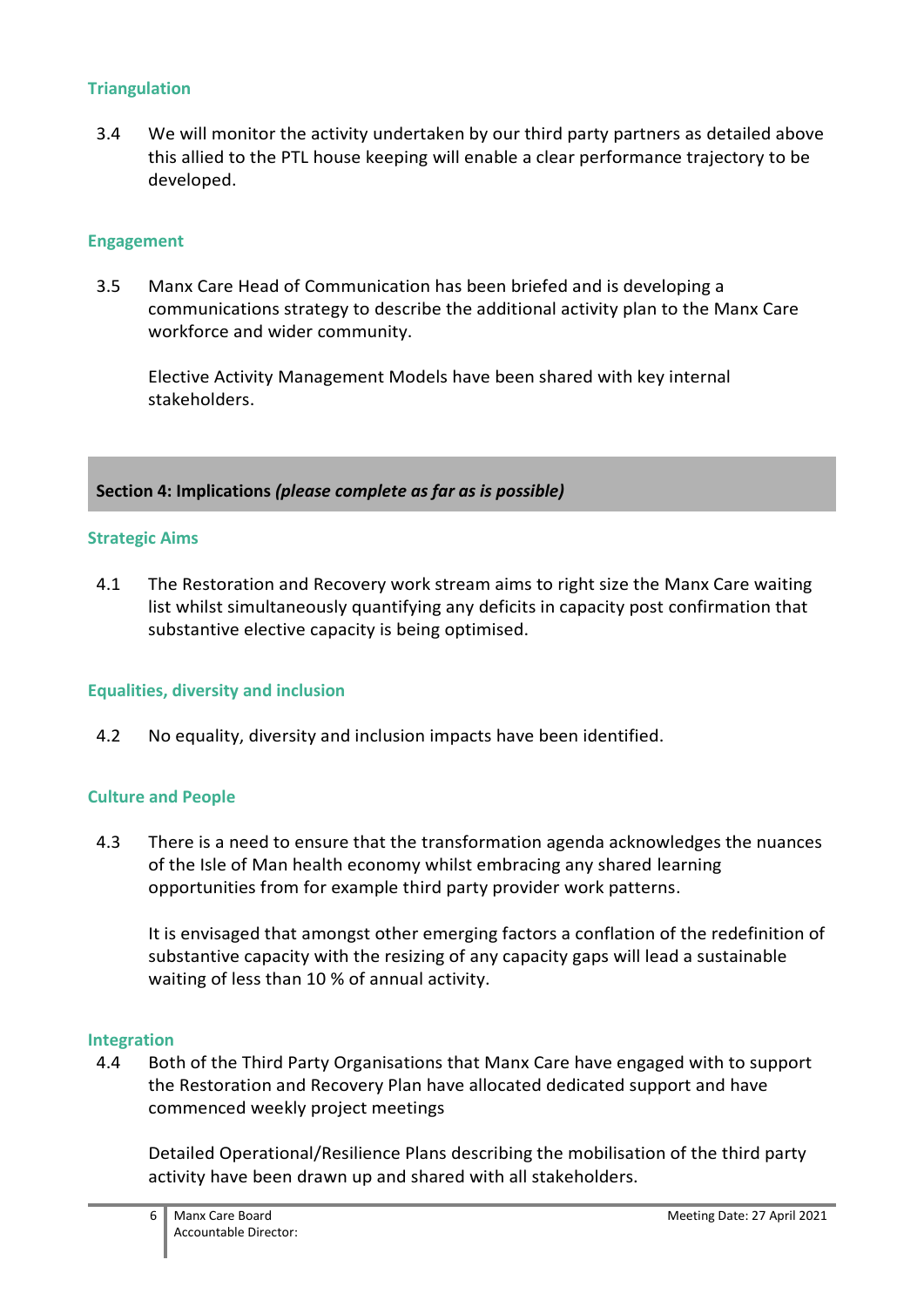Work on developing meaningful operational metrics e.g. outpatient  $1<sup>st</sup>$  appointment polling times will be shared with all stakeholders to ensure the efficacy of the elective pathway dashboard that Manx Care plan to develop.

# **Financial**

4.5 The funding allocated for the Restoration and Recovery Plan continues to meet the needs of the case. Contracts with third part providers have been scrutinised to ensure that Manx Care make the very best use of this funding. For example third providers have agreed specialty level patient outcome targets

*Please see appendix A – R&R Business case v proposals by outsourcing partners table. The aforementioned table describes the activity the case can afford based on changes that have occurred due to for example uplifts in the National Tariffs.*

The restoration and recovery plan will also be complimented by a right sizing of the non-cancer Patient Tracking List and adherence to expected elective activity levels

# **Compliance - Legal/Regulatory**

4.6 There are no legal or regulatory implications relating to the restoration and recovery work stream. Should Manx Care elect to fully embrace the 18 week constitution then consultation with DHSC would be required

# **Section 5: List of Appendices**

Appendix A Copy of revised R&R business case v 05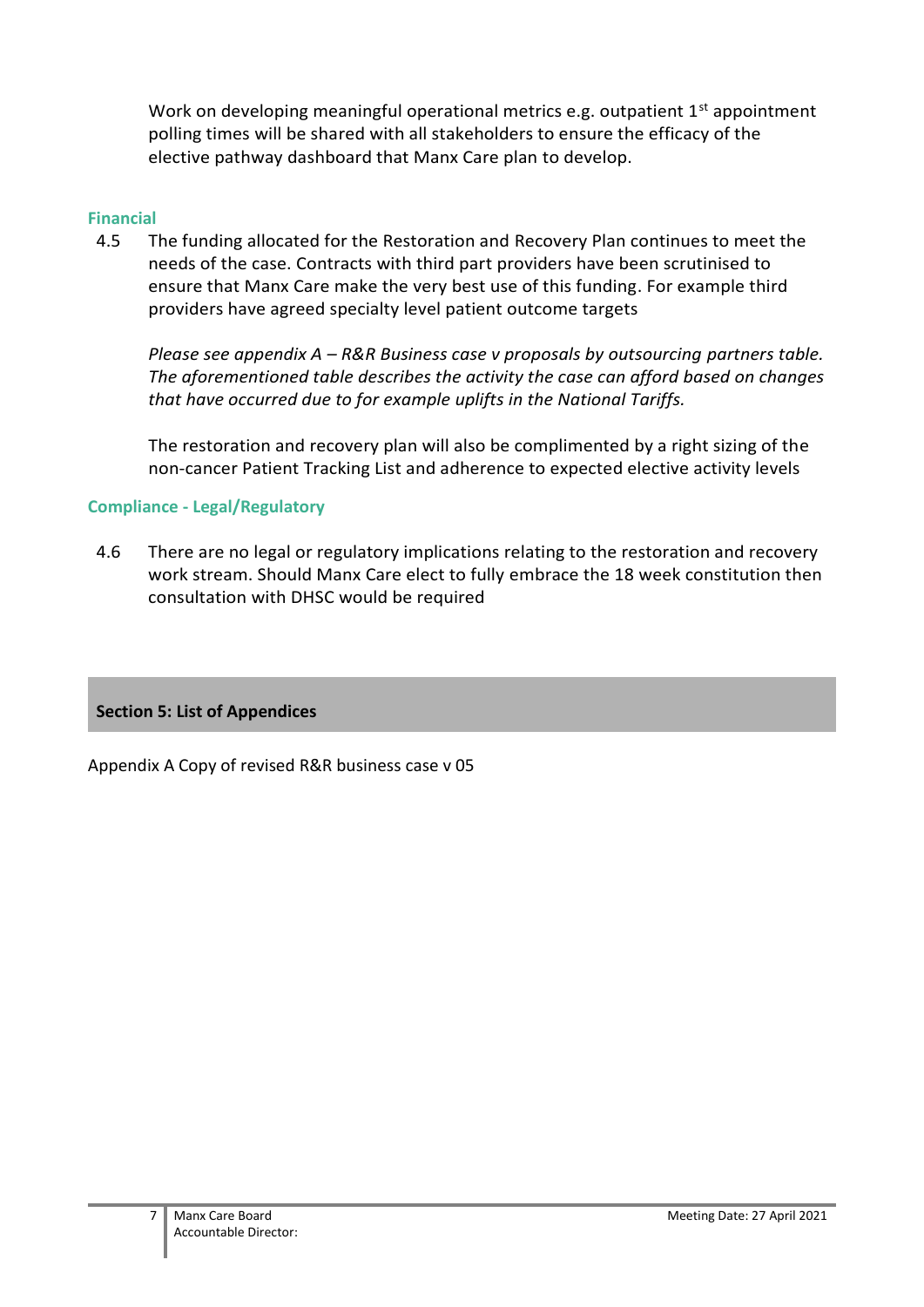|                             | <b>SUMMARY</b> | <b>Meeting Date:</b>     | $23 - 11 - 21$ |
|-----------------------------|----------------|--------------------------|----------------|
| manx care<br>Kiarail Vannin | <b>REPORT</b>  | <b>Enclosure Number:</b> | 14             |

| <b>Meeting:</b>                                         | <b>Finance Performance and Commissioning meeting</b>          |                      |                                                                              |  |  |
|---------------------------------------------------------|---------------------------------------------------------------|----------------------|------------------------------------------------------------------------------|--|--|
| <b>Report Title:</b>                                    | <b>Restoration and Recovery Report (supplementary update)</b> |                      |                                                                              |  |  |
|                                                         | on timelines)                                                 |                      |                                                                              |  |  |
| <b>Authors:</b>                                         | Alan Wilson                                                   |                      |                                                                              |  |  |
| <b>Accountable Director:</b>                            | Oliver Radford                                                |                      |                                                                              |  |  |
| Other meetings presented to<br>or previously agreed at: | <b>Committee</b>                                              | <b>Date Reviewed</b> | <b>Key Points/</b><br><b>Recommendation</b><br>from that<br><b>Committee</b> |  |  |
|                                                         | none                                                          |                      |                                                                              |  |  |

#### **Summary of key points in report**

# 1. Additional elective capacity

| Recommendation for the Committee to consider |                                                                                                          |                  |  |                    |   |  |  |  |
|----------------------------------------------|----------------------------------------------------------------------------------------------------------|------------------|--|--------------------|---|--|--|--|
| <b>Consider for Action</b>                   | <b>Approval</b>                                                                                          | <b>Assurance</b> |  | <b>Information</b> | X |  |  |  |
|                                              | The Covid-19 pandemic has had an unprecedented effect on access to health services both in the UK and on |                  |  |                    |   |  |  |  |

the Isle of Man. The requirement to scale down elective inpatient services to create dedicated wards to care for patients with Covid-19 has had a significant impact on inpatient waiting lists. The requirement to implement social distancing within waiting rooms has reduced outpatient capacity, particularly for new patient referrals who require a face to face consultation often followed by diagnostic procedures, which have also been impacted by the pandemic, resulting in an overall increase in waiting time for new outpatient consultation, be it in our physical or mental health services.

This report describes the actions being progressed under the auspices of the Restoration and Recovery Business Case to address the legacy elective waiting list backlogs held by Manx Care whilst developing and embedding methodologies that will move Manx Care towards sustainable 18 week compliance in 2022/23

| Is this report relevant to compliance with any<br>key standards? YES OR NO |     |                  | <b>State specific standard</b>     |
|----------------------------------------------------------------------------|-----|------------------|------------------------------------|
| <b>Data Security and</b><br><b>Protection Toolkit</b>                      | No. |                  |                                    |
| <b>Others (pls specify)</b>                                                |     |                  |                                    |
| <b>Impacts and Implications?</b>                                           |     | <b>YES or NO</b> | If yes, what impact or implication |
| <b>Patient Safety and Experience</b>                                       |     |                  |                                    |
| <b>Financial (revenue &amp; capital)</b>                                   |     |                  |                                    |
| <b>Workforce &amp; Culture including H&amp;S</b>                           |     |                  |                                    |
| 1<br>Manx Care Board                                                       |     |                  | Meeting Date: 23 Nov 2021          |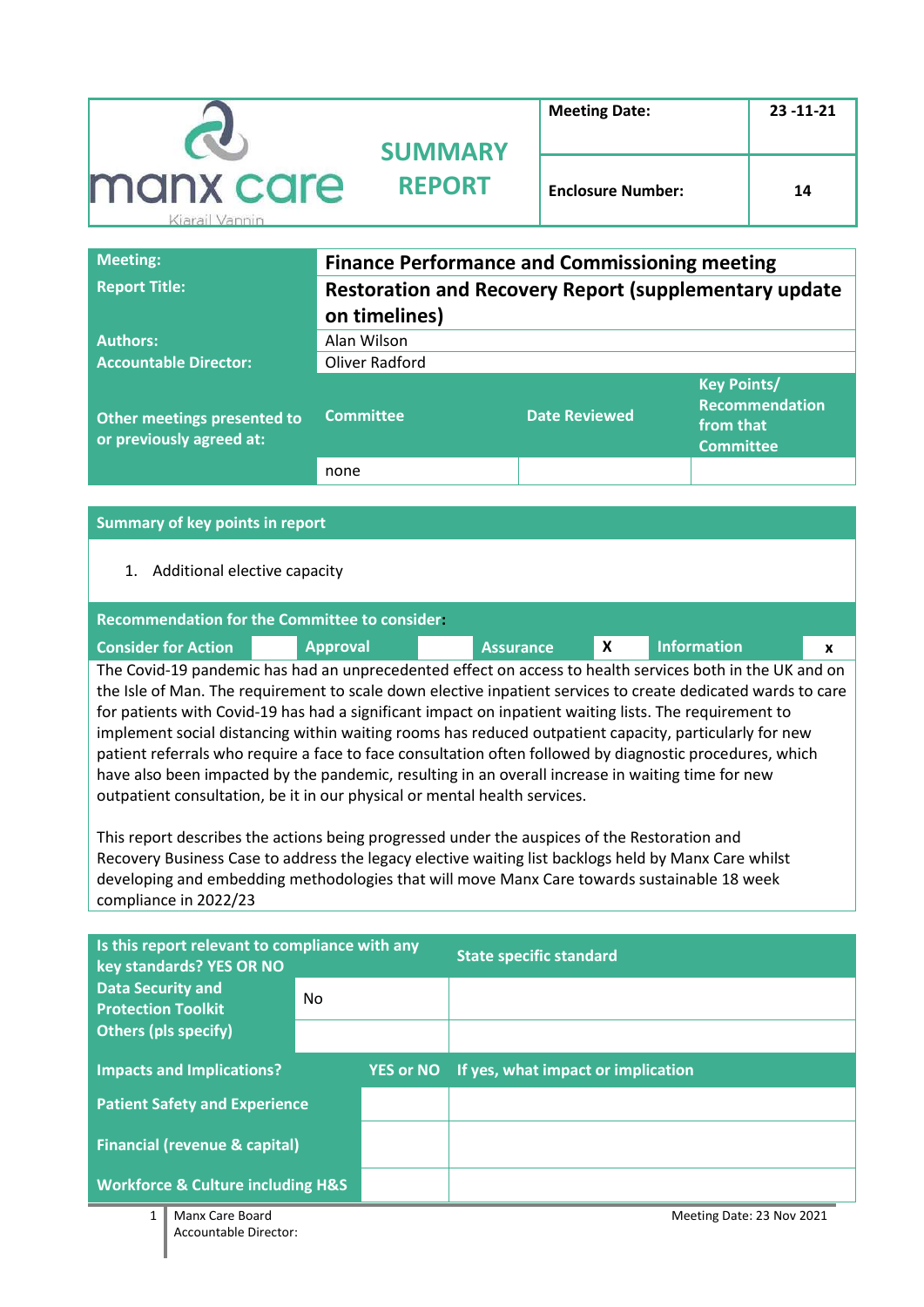| <b>Equality, Diversity &amp; Inclusion</b> |  |
|--------------------------------------------|--|
| <b>Legal</b>                               |  |
|                                            |  |

# **Title Name of Report**

# **Restoration and Recovery Report**

#### **Section 1: Analysis and supporting detail**

#### **Background**

The Covid-19 pandemic has had an unprecedented effect on access to health services both in the UK and on the Isle of Man. The requirement to scale down elective inpatient services to create dedicated wards to care for patients with Covid-19 has had a significant impact on inpatient waiting lists. The requirement to implement social distancing within waiting rooms has reduced outpatient capacity, particularly for new patient referrals who require a face to face consultation often followed by diagnostic procedures, which have also been impacted by the pandemic, resulting in an overall increase in waiting time for new outpatient consultation, be it in our physical or mental health services.

This report articulates the reasons for a proportion of the Restoration and Recovery activity being delivered in the next financial year.

The potential that all activity might not be completed within 21/22 was anticipated in the contract as detailed below;

Although it is hoped that all backlog activity will be completed in the financial year 21/22, there is a possibility that some activity could be delivered in the next financial year, for example due to delayed mobilisation of external providers etc, however this will not change the overall financial requirement as requested in this case. *(ref: The Restoration and Recovery after COVID-19 short form BC v1.5)*

It is important to note that the £1.86m allocated to this case is only going to make some in roads into the elective recovery programme because the lists are growing all the time and are even more hampered now from the suspension in elective activity at Nobles – To this end an Implementation and Elective Recovery working group has been commissioned by the Director of Operations and the Terms of Reference for this group are Included in the FCP papers for review.

# **Supporting detail**

#### Endoscopy Activity

Our engagement with 18 weeks support has been challenging. This culminated in 18 weeks support announcing at the time when a Letter of Intent was about to be presented to our CEO for sign off that the tariff they were going to charge Manx Care was going to be 33% higher than previously agreed (as detailed in Octobers R&R report to FC&P). At this point we were fortunate that Manx Care colleagues offered to support the programmed activity and this commenced on  $6<sup>th</sup>$  November.

Cataract Activity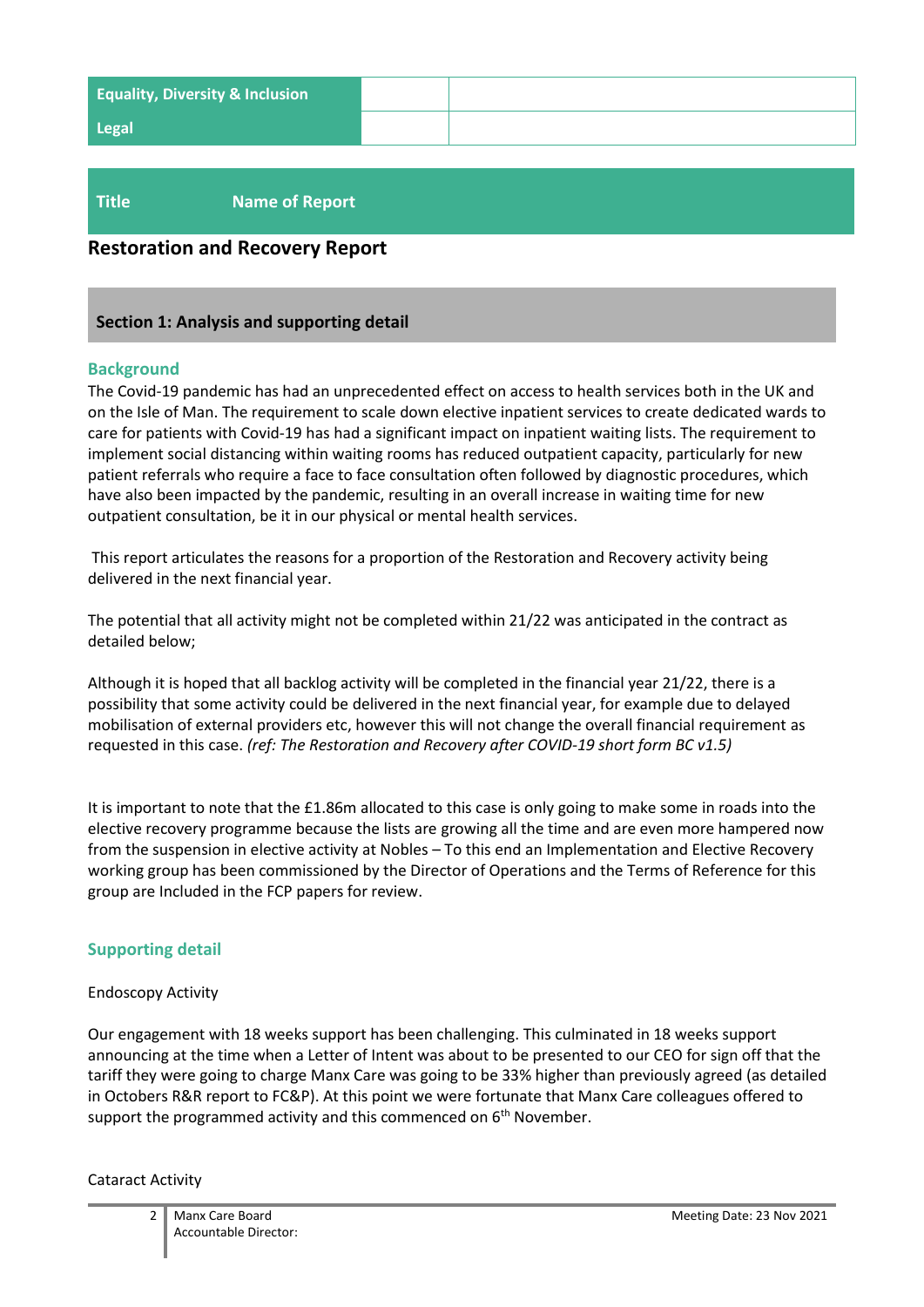We continue to engage with 18 weeks support however they are still not in a position to definitively confirm the final tariff though we have an indicative value of £1000.00 per cataract which is 66 % above the £602.00 tariff price of the business case. We are exploring other framework providers to assure Manx Care that 18 week support pricing is at the going market rate.

In addition Alcon have changed their policy with regard to leasing ophthalmology equipment therefore the equipment will need to be loaned or purchased which is challenging given the viability of the substantive service and the overall financial position. In light of the aforesaid we have reached out to two outsourcing providers to understand whether they could provide the capacity we require.

# Medefer Outpatient activity

Due to the complexities of sharing data with an off island organisation a very detailed DPIA and joint controller agreement has necessitated a protracted process involving Manx Care colleagues, Medefer colleagues and the Information Commissioner. The Medefer Ltd support phase 1 delivering virtual outpatients across Cardiology, Respiratory Dermatology and Pain Services is due to commence in Jan subject to DPIA and Joint control agreements being signed off in November.

# Mental Health Patient backlog

The R&R business case has been recut to allocate 233k of the overall budget towards addressing the Mental Health patient backlog. The plan is "to provide circa 1680hrs of individual and group psychological therapy to approximately 140 service users within a period not exceeding 12 months. The sum of 123k has been re-provisioned from the T&O Day case activity with the remaining £110K apportioned across the other work streams). This contract is in the final stages of being agreed.

# **Section 2: Risks**

2.1 There are emerging risks around the unpredictability of the winter weather though Manx Care have shared flight business continuity options with 18 weeks and indicated that only service delivery impediments directly attributable to Manx Care will incur attendance fees from third party providers.

Manx Care have endeavoured negotiate contracts to ensure 18weeks Ltd and Medefer Ltd shares as much equity with the Manx Care restoration and recovery plan as possible. Specifically operational leads have been consulted in the agreement of the specialty level patient outcome measures.

We may not be able to secure a tenable loan option with Alcon and outsource providers may not be able to support cataract surgery off island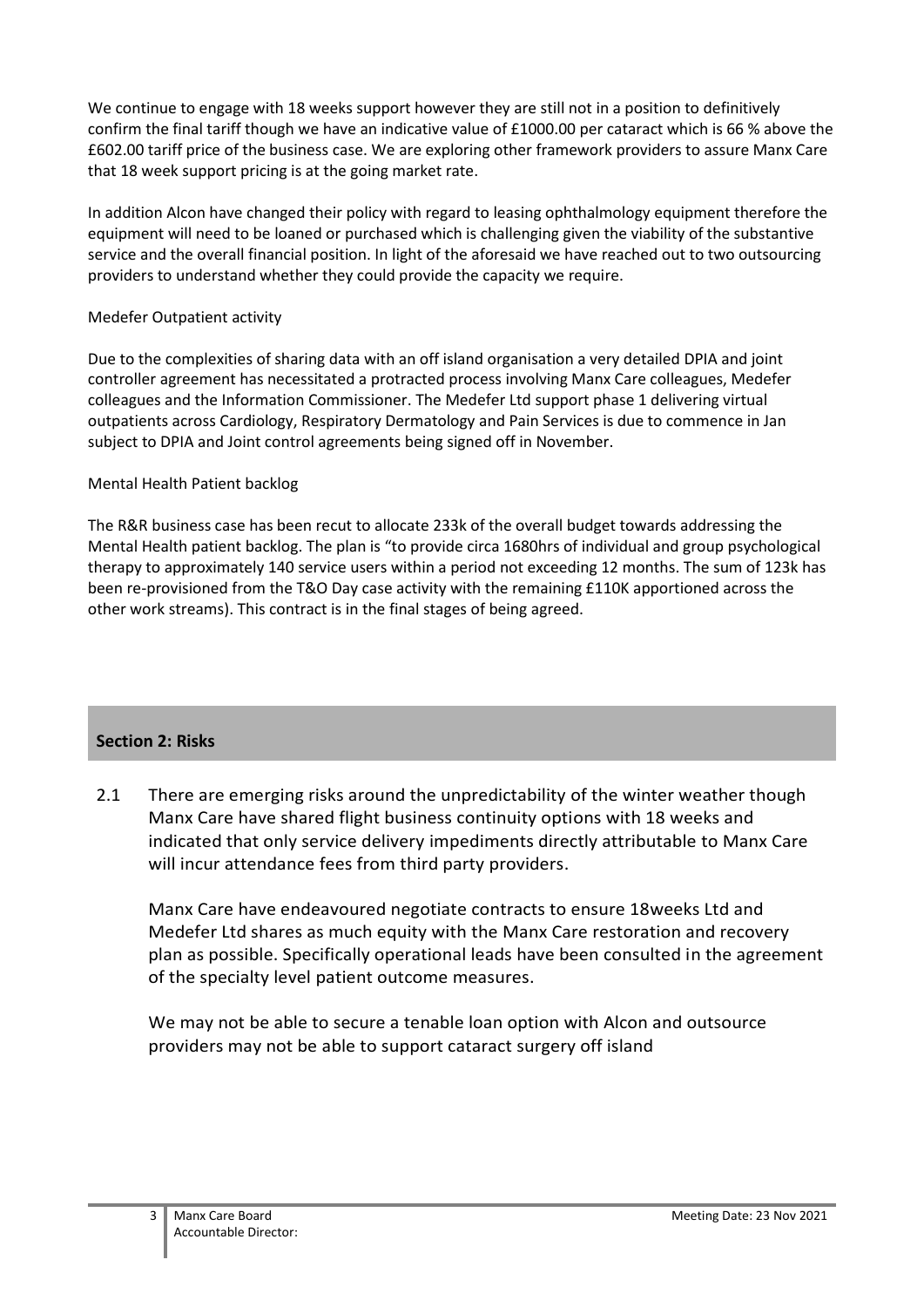# **Section 3: Assurance** *(please complete as far as is possible)*

# **Benchmarking**

- 3.1 All Third parties will be working to specialty specific guidelines. For example the 18 weeks Consultants undertaking the additional Endoscopies, Flexi sigmoidoscopies and OGDs will work to Joint Advisory Group) JAG standards.
- 3.2 Specialty outcomes have been agreed and captured within the relevant contract.

# **Triangulation**

3.4 We will monitor the activity undertaken by our third party partners as detailed above this allied to the PTL house keeping will enable a clear performance trajectory to be developed.

# **Engagement**

3.5 Manx Care Head of Communication has been briefed and is developing a communications strategy to describe the additional activity plan to the Manx Care workforce and wider community.

Elective Activity Management Models have been shared with key internal stakeholders.

# **Section 4: Implications** *(please complete as far as is possible)*

# **Strategic Aims**

4.1 The Restoration and Recovery work stream aims to right size the Manx Care waiting list whilst simultaneously quantifying any deficits in capacity post confirmation that substantive elective capacity is being optimised.

# **Equalities, diversity and inclusion**

4.2 No equality, diversity and inclusion impacts have been identified.

# **Culture and People**

4.3 There is a need to ensure that the transformation agenda acknowledges the nuances of the Isle of Man health economy whilst embracing any shared learning opportunities from for example third party provider work patterns.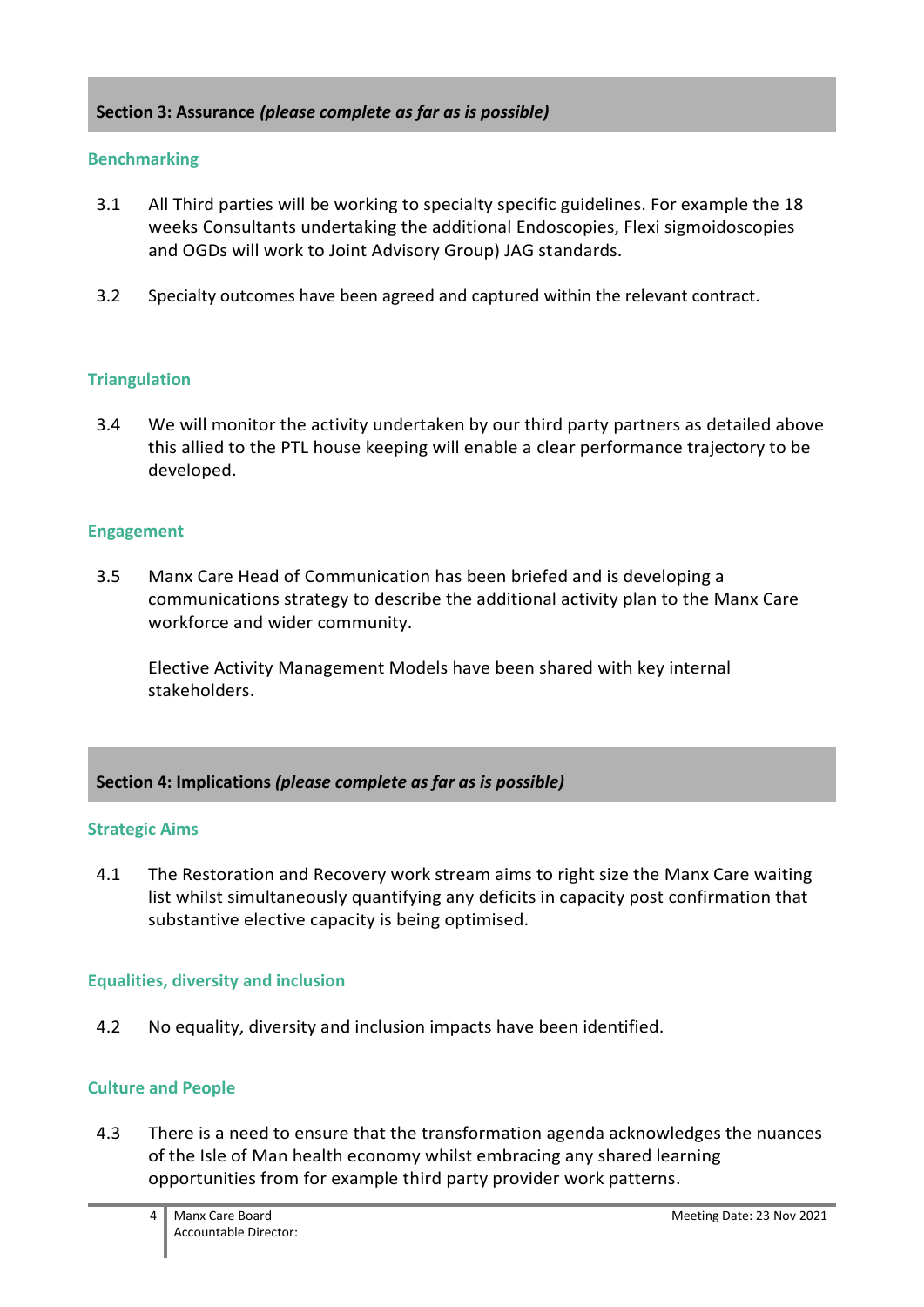It is envisaged that amongst other emerging factors a conflation of the redefinition of substantive capacity with the resizing of any capacity gaps will lead a sustainable waiting of less than 10 % of annual activity.

#### **Integration**

4.4 Both of the Third Party Organisations that Manx Care have engaged with to support the Restoration and Recovery Plan have allocated dedicated support and have commenced weekly project meetings

Detailed Operational/Resilience Plans describing the mobilisation of the third party activity have been drawn up and shared with all stakeholders.

Work on developing meaningful operational metrics e.g. outpatient  $1<sup>st</sup>$  appointment polling times will be shared with all stakeholders to ensure the efficacy of the elective pathway dashboard that Manx Care plan to develop.

# **Financial**

4.5 The funding allocated for the Restoration and Recovery Plan continues to meet the needs of the case. Contracts with third part providers have been scrutinised to ensure that Manx Care make the very best use of this funding. For example third providers have agreed specialty level patient outcome targets

The restoration and recovery plan will also be complimented by a right sizing of the non-cancer Patient Tracking List and adherence to expected elective activity levels

# **Compliance - Legal/Regulatory**

4.6 There are no legal or regulatory implications relating to the restoration and recovery work stream. Should Manx Care elect to fully embrace the 18 week constitution then consultation with DHSC would be required

# **Section 5: List of Appendices**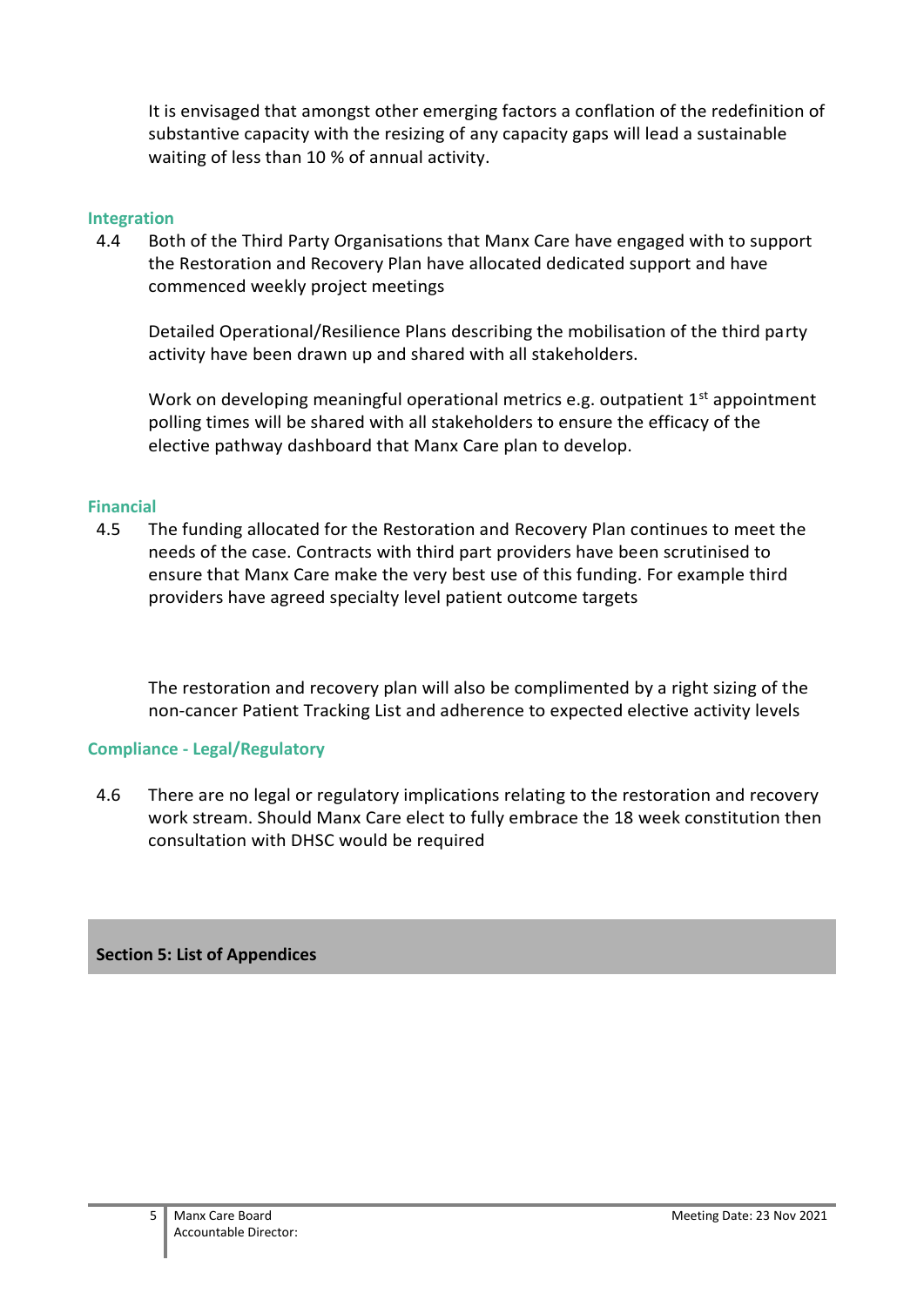#### **REVISED BUSINESS CASE INCLUDING MENTAL HEALTH V3.0**

**Outpatient Services**

|                  |                                       | <b>Business Case</b> |                | <b>Revised Business Case</b>                 |                                           |             |                                    |             |                |
|------------------|---------------------------------------|----------------------|----------------|----------------------------------------------|-------------------------------------------|-------------|------------------------------------|-------------|----------------|
| <b>Specialty</b> | Covid-19<br><b>Related</b><br>backlog | <b>Total</b>         | <b>Backlog</b> | <b>Triaged to OPD</b><br>(non<br>chargeable) | <b>New OP</b><br>activity<br>(chargeable) | New OP £    | rup ur<br>activity<br>(chargeable) | Fup OP £    | <b>Total £</b> |
| Cardiology       | 810                                   | £179,516             | 650            | 78 l                                         | 572                                       | £74,553.36  | 500                                | £34,435.16  | £108,988.52    |
| <b>ENT</b>       | 890                                   | £148,845             | 1227           | 147                                          | 1080                                      | £130,318.30 | 944                                | £48,443.37  | £178,761.67    |
| Gastro           | 471                                   | £133,762             | 447            | 53                                           | 394                                       | £67,085.47  | 394                                | £28.444.40  | £95,529.87     |
| Pain Management  | 182                                   | £49,260              | 213            | 21                                           | 192                                       | £31,608.59  | 164                                | £11,589.15  | £43,197.74     |
| Respiratory      | 184                                   | £53,102              | 171            | 34                                           | 137                                       | £24,612.77  | 131                                | £11,154.66  | £35,767.43     |
| Orthopaedics     | 590                                   | £108,258             | 1144           | 343                                          | 801                                       | £108,315.98 | 378                                | £21,532.41  | £129,848.39    |
| Neurology        | 226                                   | £60,663              | 420            | 84                                           | 336                                       | £61,952.87  | 230                                | £18,991.79  | £80,944.66     |
| <b>Total</b>     | 3353                                  | £733,406             | 4272           | 760                                          | 3512                                      | £498,447.34 | 2741                               | £174,590.94 | £673,038.28    |
| Dermatology      |                                       |                      | 440            | 88                                           | 352                                       | £43,806.40  | 242                                | £16,093.00  | £59,899.40     |

| <b>Daycase Services</b>             | <b>Business Case</b>                         |                     | <b>Revised Business Case</b> |                 |                       |              |
|-------------------------------------|----------------------------------------------|---------------------|------------------------------|-----------------|-----------------------|--------------|
| Procedure                           | Covid-19<br><b>Related</b><br><b>Backlog</b> | <b>Tariff Price</b> | <b>Total</b>                 | <b>Activity</b> | <b>Average Tariff</b> | <b>Total</b> |
| Ophthalmology - Cataract            | 735                                          | £601.38             | £442,014                     | 310             | £1,051.28             | £409,367.81  |
| New Referral Colonoscopy            | 190                                          | £358.05             | £68,029                      |                 |                       |              |
| New Referral Flexible Sigmoidoscopy | 50                                           | £358.05             | £17,902                      |                 |                       |              |
| New Referral Gastroscopy            | 250                                          | £358.05             | £89,512                      |                 |                       |              |
| <b>Endoscopy Sub Total</b>          | 490                                          | £358.05             | £175,443                     | 347             | £468.00               | £162,453.80  |
| Day Case Orthopaedics               | 166                                          | £740.25             | £122,881                     |                 |                       |              |
| <b>Total</b>                        | <b>1391</b>                                  |                     | £740,338                     | 657             |                       | £571,821.61  |

#### **Radiology Services – Priced from Increasing Capacity Framework**

| <b>Modality</b>     | Covid-19<br><b>Related</b><br><b>Backlog</b> | <b>Tariff Price</b> | <b>Total</b> | <b>Acvtivity</b> | <b>Average Tariff</b> | <b>Total</b> |
|---------------------|----------------------------------------------|---------------------|--------------|------------------|-----------------------|--------------|
| <b>MRI Scanning</b> | <b>200</b>                                   | £187.74             | £37,548      | <b>168</b>       | £187.74               | £31,585      |
| ICT                 | 268                                          | £108.36             | £29,040      | 225              | £108.36               | £24,428      |
| Ultrasound          | 596                                          | £84.42              | £50,314      | 501 <sub>l</sub> | £84.42                | £42,324      |
| <b>DEXA</b>         | 275                                          | £50.40              | £13,860      | 231              | £50.40                | £11,659      |
| Interventional      | 184                                          | £592                | £108.928     | <b>1551</b>      | £592.00               | £91,629      |
| <b>Total</b>        | <b>1523</b>                                  |                     | £239,691     | 1,280            |                       | £201,624     |